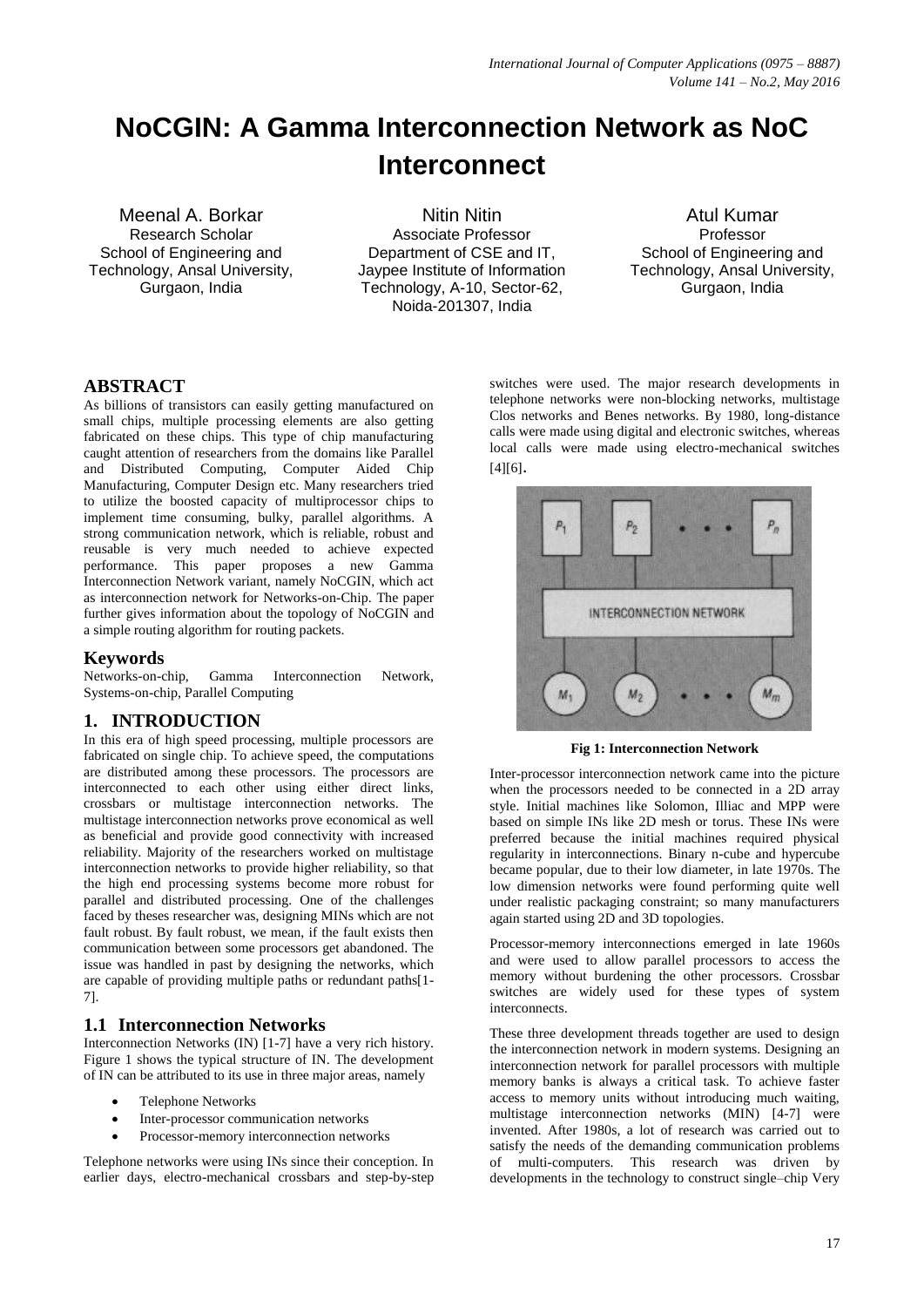Large Scale Integration (VLSI) routers. Then, a series of new ideas filled the research jargon of digital communication systems.

#### **1.2 Multistage Interconnection Networks**

Due to increased use of multiprocessor systems the reliability, availability and performance characteristics of the networks that interconnect processors to processors, processors to memories and memories to memories captured the attention of researchers. A Multistage Interconnection Network (MIN), in particular, is an IN consisting of a cascade of switching stages, each containing switching elements (SE). Figure 2 shows a typical MIN, connecting processors to memory units. MINs are widely used for broadband switching technology and for multiprocessor systems. Besides this, MINs offer an effective method of implementing switches used in data communication networks. With performance requirement of the switches exceeding several terabits/sec and teraflops/sec, it becomes very necessary to make them dynamic and fault– tolerant[8-13].





#### **1.3 Gamma Interconnection Network**

The Gamma Network [14-15] is a multistage interconnection network, which uses the redundant paths method for design. It connects  $N = 2n$  inputs to N outputs. It consists of  $(log 2N) + 1$ stages with N switches per stage. These switches are connected with each other using 3 X 3 crossbar switch. The input stage uses 1 X 3 crossbar, output switch uses 3 X 1 crossbar and all the intermediate switches use 3 X 3 crossbar. A sample Gamma Network is shown in Figure 3. The stages are linked together using "power of two" and identify connections such that redundant paths exist. The path between any source to destination is represented using any one of the redundant forms of the difference between source and destination. These redundant forms are generated using Binary Redundant Number System[28].



**Fig 3: Gamma Network**

The Gamma Network uses binary redundant form [23][28] of difference between source and destination. This form is better known as tag or routing tag. A bit in routing tag can take three values: 1, 0 and -1. The routing tag  $T = (tn-1, tn-2, t0)$ , where the first bit is MSB and the nth bit is LSB. There are three possible interconnections possible at a stage i. The data from switch j takes straight path to deliver data to switch j in stage  $i+1$ , take upward path to reach switch  $(j - 2i)$  mod N and take downward path to reach switch  $(j + 2i)$  mod N. The Gamma Network can realize perfect shuffle, cyclic shifts and permutation shifts. Researchers tried various ways to provide fault tolerance to GIN. There are 20 plus network variants available in literature[15-35]. Table 1 lists the network variants along with the routing methods compatible with each of them. Interested readers can find the detailed information about Gamma Interconnection Network Family in [35].

| Sr.<br>No.       | <b>Name of Network</b>   | <b>Routing Method Used</b>                                 |
|------------------|--------------------------|------------------------------------------------------------|
| 1.               | GIN                      | Distance Tag Routing                                       |
| $\overline{c}$ . | Kappa Network            | Destination Tag Routing                                    |
| 3.               | Extra Stage GIN          | Distance Tag Routing                                       |
| 4.               | <b>B-Network</b>         | Destination Tag Routing                                    |
| 5.               | <b>Balanced GIN</b>      | Distance Tag Routing                                       |
| 6.               | Mono GIN                 | Distance Tag Routing                                       |
| 7.               | Reliable GIN             | Distance tag Routing                                       |
| 8.               | Cyclic GIN               | Distance Tag Routing<br>Destination Tag Routing            |
| 9.               | Partially Chained GIN    | Distance Tag Routing                                       |
| 10.              | <b>Fully Chained GIN</b> | Distance Tag Routing                                       |
| 11.              | 3D GIN                   | Distance Tag                                               |
| 12.              | 3D-CGIN                  | Tag Routing,<br>Distance<br><b>Destination Tag Routing</b> |
| 13.              | Incomplete GIN           | Twin Tag Routing based on<br>Distance Tag Routing          |

**Table 1. Gamma Network variants with their routing methods**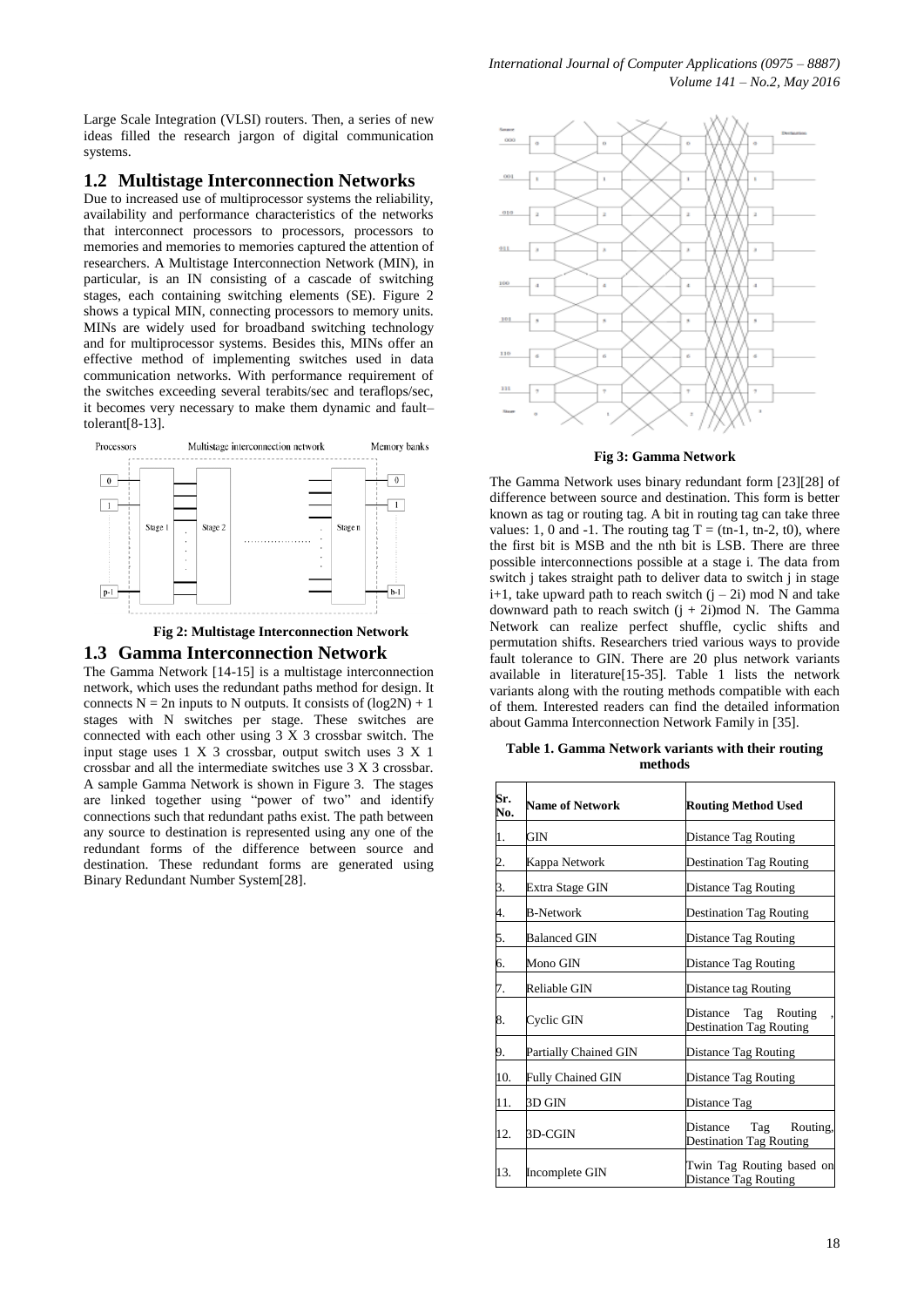| 14. | Incomplete CGIN                                                                     | Twin Tag Routing based on<br>Distance Tag Routing             |
|-----|-------------------------------------------------------------------------------------|---------------------------------------------------------------|
| 15. | 4DGIN-1                                                                             | Distance Tag Routing                                          |
| 16. | 4DGIN-2                                                                             | Distance Tag Routing                                          |
| 17. | NBGIN                                                                               | <b>Destination Tag Routing</b>                                |
| 18. | MCDRGN(Additional link at Distance Tag Routing<br>initial stage)                    |                                                               |
| 19. | MCDRGN (Additional link at Distance Tag Routing<br>initial and intermediate stages) |                                                               |
| 20. | DRGIN                                                                               | Distance Tag Routing,<br><b>Destination Tag Routing</b>       |
| 21  | <b>GIN with Alternate Source</b>                                                    | Routing,<br>Tag<br>Distance<br><b>Destination Tag Routing</b> |

## **1.4 Networks-on-Chip**

With advances in VLSI technology, fabricating thousands of circuits on small area is a common practice. Since last decade, the chip manufacturers used the advanced technology to map multiple cores on a single chip. Today, 4 to 8 core processors is normal processing configuration. To provide higher processing capability, the chips with 64[36], 80[37] and 100[38][40] cores are also available. Researchers have also manufactured, chips with 1000[39][40][42] cores as a research prototype for High Performance Processing. When multiple cores are available on single chip, depending on the application scheduled for processing, communicate with each other. During communication, these cores exchange data and information. There is a need for providing some kind of network for these cores. The interconnection network used for this purpose is known as Network on Chip (NoC). The traditional bus system was used initially, as it is the cheapest topology to implement, for this purpose, but it was found that- (1) the speed of communication was slow, (2) suffers from effects of crosstalk and electromagnetic interference, (3) if tried to scale beyond a particular number, hampers the communication[41][45-47][50-51][58-60][66-68].

To overcome these problems, researchers started checking and using the applicability of other Interconnection Network topologies. The Mesh and Torus topologies are popularly used as NoC interconnects. The detailed information can be referred from [48-49][52-55][57][62-65].

While studying the available literature, we found multiple MINs and INs used as NoC interconnects. When started looking for similar implementation / use of Gamma Network, we found nothing. The Gamma Network when proposed found suitable for implementation of Fast Fourier Transform(FFT) algorithms, which means it has inherent design capability to work as NoC interconnect. During literature review, it was also observed that, with such a variety of network variants, with improved path generation capabilities, GIN can prove better interconnect for NoCs. This motivated us to start our work in that direction.

This paper is organized as follows: Section 1 – presented the basic information about INs, MINs, GIN and NoC. The section also presented the motivation for this work. Section 2 – presents the proposed work, specifically a new variant of GIN namely NoCGIN. We present the topology of NoCGIN with simple routing algorithm. Section 3 – presents the experimental setup, assumptions and conclusion. Section 4 – presents the future work scope, followed by the references.

We ask that authors follow some simple guidelines. In essence, we ask you to make your paper look exactly like this document. The easiest way to do this is simply to download the template, and replace the content with your own material.

## **2. PROPOSED WORK**

In this section, we present the topology of NoCGIN and the routing algorithm for it. The section also provides suitable examples to demonstrate the routing.

## **2.1 Topology of NoCGIN**

NoCGIN is a Gamma Interconnection Network of size  $N = 2<sup>n</sup>$ . Here N is the number of inputs and number of outputs it is connecting with. The NoCGIN will have  $(log_2N)+1$  number of stages, numbered from 0 to  $(log_2N)+1$ . Each stage will have N number of switching elements(SE). The SEs in stages will have one input from core it is connected with and 3 bidirectional links. The bidirectional links connect the SE to 2 SEs in next stage and the immediate next SE in same stage. For the SEs in last stage, the bidirectional links connect to previous stage and the immediate next SE in same stage. Figure 4 shows the typical topology of NoCGIN of size  $N =$ 2 2 . The NoCGIN as a variant of GIN is compatible with Distance Tag Routing.



**Fig 4: NoCGIN Topology size N = 4**

## **2.2 Working and Routing Algorithm of NoCGIN**

As we can see in Figure 4, the SEs are connected with cores and other SEs with bidirectional links. The cores generate the messages for communication. These messages are then divided into smaller entities known as packets. Each packet carries the address of source core number and destination core number. The data inside the message is known as payload. Therefore a packet's format is similar to one shown in Figure 5.



#### **Fig 5: Format of Packet**

The general strategy for packet routing is as follows:

1. If the source and destination are from same stage, use the vertical links to route packet.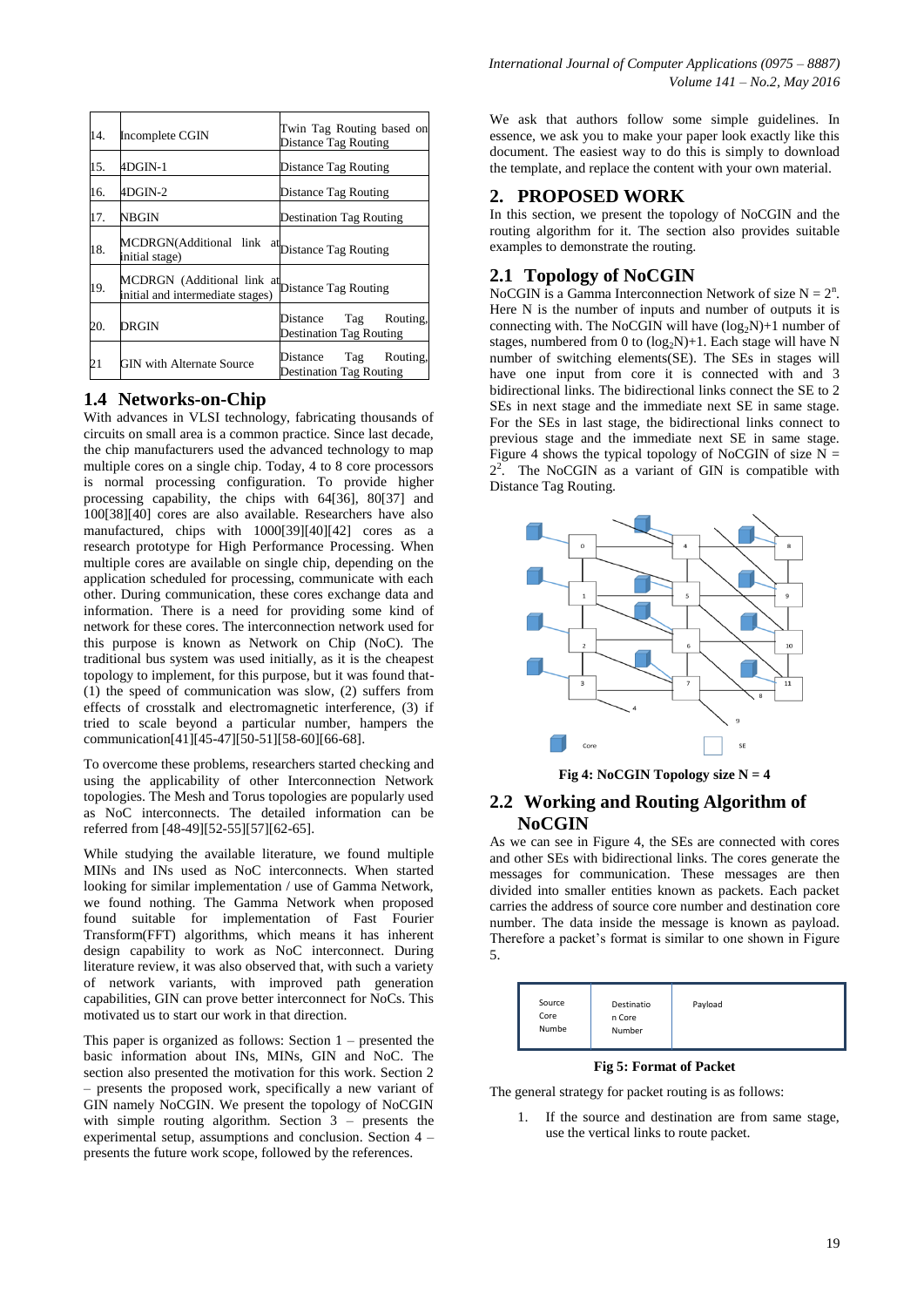- 2. If the source and destination are located in initial / end stages, use Destination Tag Routing, where the tag is made up of 2 bits,
- 3. If the source and destination are located in immediate next or previous stages, use Destination Tag Routing, where the tag is made up of 1 bit.

The detailed implementation of this strategy is listed as an algorithm in Table 2 given below.

Table 2. Routing Algorithm for NoCGIN size  $N = 4$ **Algorithm: Routing in NoCGIN**

#### **Input: Packet with source, destination and payload**

#### **Output: Step by step packet routing**

#### **Method:**

Let  $N - 4$ 

- *1.* Take the packet for routing,
- 2. if (source and destination are in same stage) then

if (source < destination) then

Use the vertical link in down direction until the destination is reached.

else

Use the vertical link in up direction until the destination is reached.

[End of If]

[End of Step 2 If]

- 3. if (source is in stage 0 and destination is in stage 2) then
	- i. calculate the difference as
		- $diff = (destination)mod N (source)mod N$
	- ii. Generate Two bit tag for diff
	- iii. if (the tag generation is not possible) then
		- **a. if**((source)mod  $N$  > (destination) mod N) then Use the vertical link in upward direction

#### Else

Use the vertical link in downward direction

## **[End of if]**

- **b.** Let newsrc = The SE reached using this will act as new source
- **c.** Goto step 2 , where source = newsrc

#### **[End of Step iii if]**

iv. Use this tag in reverse direction to route packet.

[End of step 3 If]

- 4. if (source is in stage 2 and destination is in stage 1) then
	- i. calculate the difference as

 $diff = (destination) \text{mod } N - (source) \text{mod } N$ 

- ii. Generate Two bit tag for diff
- iii. if (the tag generation is not possible) then
	- **a. if**((source)mod  $N$  > (destination) mod N) then Use the vertical link in upward direction

else

Use the vertical link in downward direction

#### **[End of if]**

- **b.** Let newsrc = The SE reached using this will act as new source
- **c.** Goto step 2 , where source = newsrc

## **[End of Step iii if]**

 iv. Replace every 1 with -1, which indicates the cross link is to be followed in back direction

v. Use this tag in reverse direction to route packet.

[End of Step 4 If]

- 5. if (source is in stage 0 and destination is in stage 1) then
	- i. calculate the difference as
		- $diff = (destination) \text{mod } N (source) \text{mod } N$
	- ii. Generate One bit tag for diff
	- iii. if (the tag generation is not possible) then
		- **a. if**((source)mod  $N$  > (destination) mod N) then Use the vertical link in upward direction

else

Use the vertical link in downward direction

#### **[End of if]**

- **b.** Let newsrc = The SE reached using this will act as new source
- **c.** Goto step 2, where source = newsrc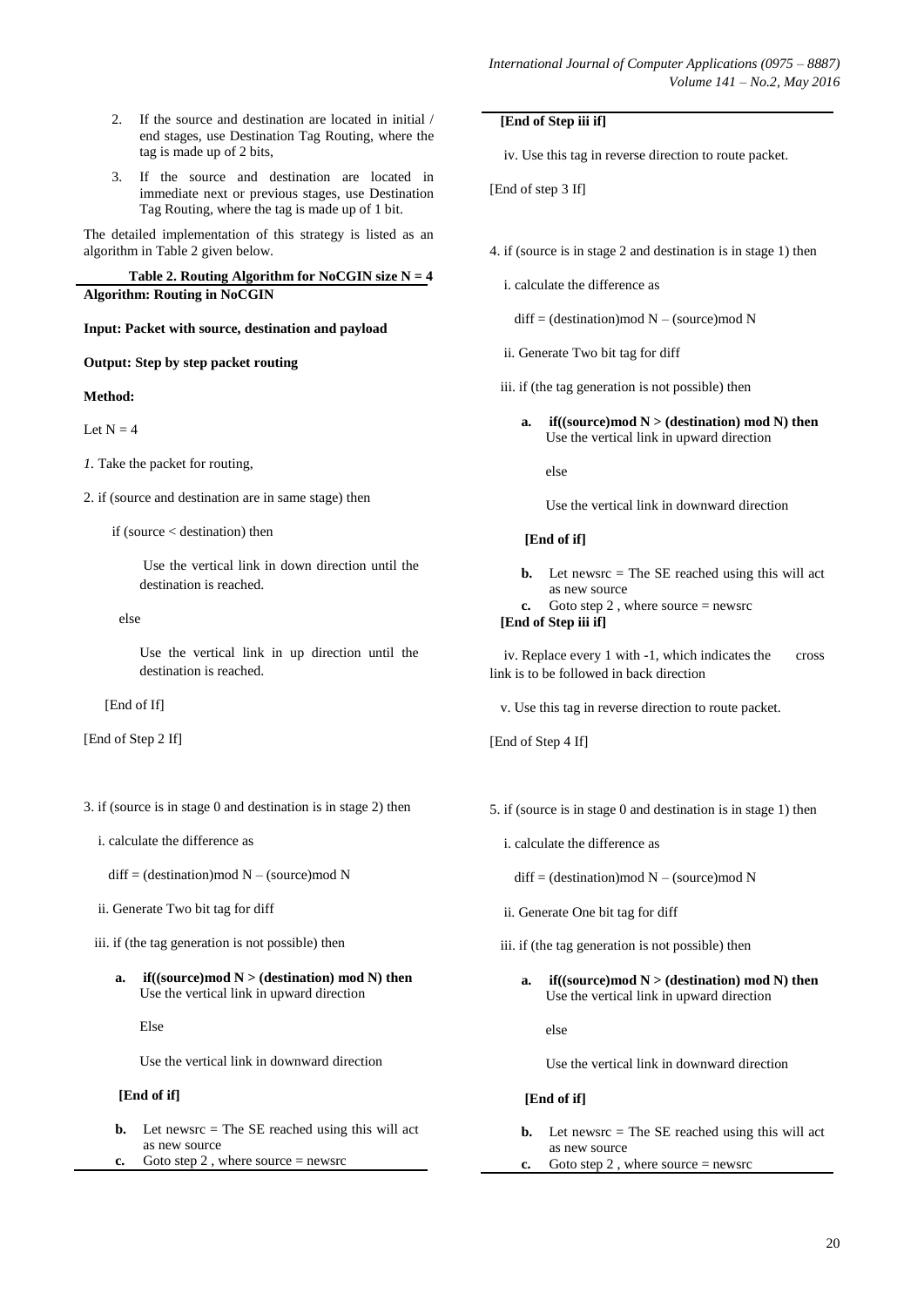#### **[End of Step iii if]**

iv. Use this tag to route packet.

[End of Step 5 If]

- 6. if (source is in stage 1 and destination is in stage 0) then
	- i. calculate the difference as
		- $diff = (destination) \text{mod } N (source) \text{mod } N$
	- ii. Generate One bit tag for diff
	- iii. if (the tag generation is not possible) then
		- **a. if**((source)mod  $N$  > (destination) mod N) then Use the vertical link in upward direction

else

Use the vertical link in downward direction

#### **[End of if]**

- **b.** Let newsrc = The SE reached using this will act as new source
- **c.** Goto step 2 , where source = newsrc

## **[End of Step iii if]**

 iv. Replace every 1 with -1, which indicates the cross link is to be followed in back direction

v. Use this tag to route packet.

[End of Step 6 If]

7. if (source is in stage 1 and destination is in stage 2) then

i. calculate the difference as

 $diff = (destination) \text{mod } N - (source) \text{mod } N$ 

- ii. Generate One bit tag for diff
- iii. if (the tag generation is not possible) then
	- **a. if**((source)mod  $N$  > (destination) mod N) then Use the vertical link in upward direction

else

Use the vertical link in downward direction

#### **[End of if]**

- **b.** Let newsrc  $=$  The SE reached using this will act as new source
- **c.** Goto step 2 , where source = newsrc

#### **[End of Step iii if]**

iv. Use this tag to route packet.

[End of Step 7 If]

- 8. if (source is in stage 2 and destination is in stage 1) then
	- i. calculate the difference as

 $diff = (destination) \text{mod } N - (source) \text{mod } N$ 

- ii. Generate One bit tag for diff
- iii. if (the tag generation is not possible) then
	- **a. if**((source)mod  $N$  > (destination) mod N) then Use the vertical link in upward direction

else

Use the vertical link in downward direction

#### **[End of if]**

- **b.** Let newsrc = The SE reached using this will act as new source
- **c.** Goto step 2, where source  $=$  newsrc

## **[End of Step iii if]**

 iv. Replace every 1 with -1, which indicates the cross link is to be followed in back direction

v. Use this tag to route packet.

[End of Step 8 If]

This algorithm takes care of all the possible cases,where the tag can not be generated using Distance Tag Routing. The interested users can refer to [Parker and Raghavendra paper] to get tag generation formula for distance tag routing. Let us take few examples to demonstrate the working of this algorithm.

**Example 1:** Let us assume Source  $= 0$  and Destination  $= 3$ . Now as we can see, the source and destination are in same stage. So step 2 will come in picture. Next we will check whether source < destination, which is the case here. We will start following the vertical straight link in down direction to reach SE 1. Again the destination is not reached, and both source and destination are from same stage. New source  $1 <$ destination 3, so again the vertical straight link is followed in down direction. The process repeats until destination 3 is reached. Figure 6 shows this routing.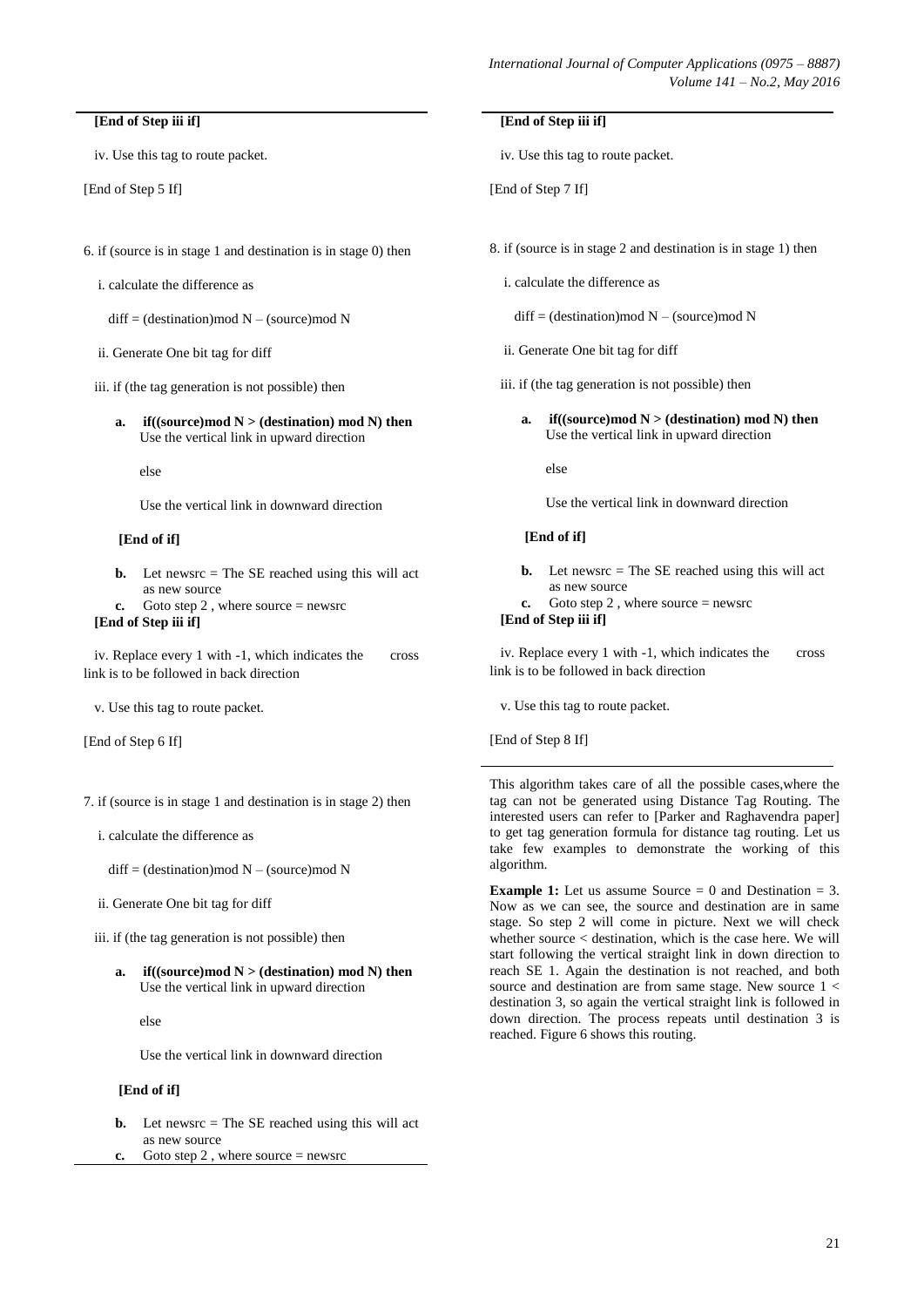

**Fig 6: Routing packet from 0 to 3 using Step 2 of the algorithm**

**Example 2:** Now suppose the source is 7 and destination is 5. Again both, the source and destination are in same stage so Step 2 is followed. The vertical link in upward direction is traversed until the destination 5 is reached. Figure 7 shows this routing.



**Fig 7: Routing packet from 7 to 5 using Step 2 of the algorithm**

**Example 3:** The source  $= 2$  and destination  $= 10$ . The source is in stage 0 and destination is in stage 2, therefore Step 3 is used. Here the difference is calculated as diff =  $(10)$ mod 4 – (2)mod 4, which comes out to be 0. The tag generated in this case is 00. We will use this tag in reverse order to reach destination. Figure 8 shows the routing.



**Fig 8: Routing packet from 2 to 10 using Step 3**

**Example 4:** The source  $= 9$  and destination  $= 2$ . The source is in stage 2 and destination is in stage 0, therefore Step 4 is used. Here the difference is calculated as diff  $= (2)$  mod 4 – (9)mod 4, which comes out to be -1. The tag generated in this case is 1-1. Now we need to replace each 1 by -1. So the modified tag becomes -1-1. We will use this tag in reverse order to reach the destination. Figure 9 shows the routing.



**Fig 9: Routing packet from 9 to 2 using Step 4**

**Example 5:** The source  $= 1$  and destination  $= 4$ . The source is in stage 0 and destination is in stage 1, therefore Step 5 is used. Here the difference is calculated as diff =  $(4)$ mod 4 – (1)mod 4, which comes out to be -1. The tag can not be generated in this case as the connectivity between stage 0 and 1 is done using 20 connection pattern. The (desination)mod 4 > (source) mod 4, so the vertical link is chosen to go upwards. The SE 0 is reached and it will act as new source. Then again the tag is generated, which comes out to be 0, means using straight link in forward direction the destination can be reached. Figure 10 shows this routing.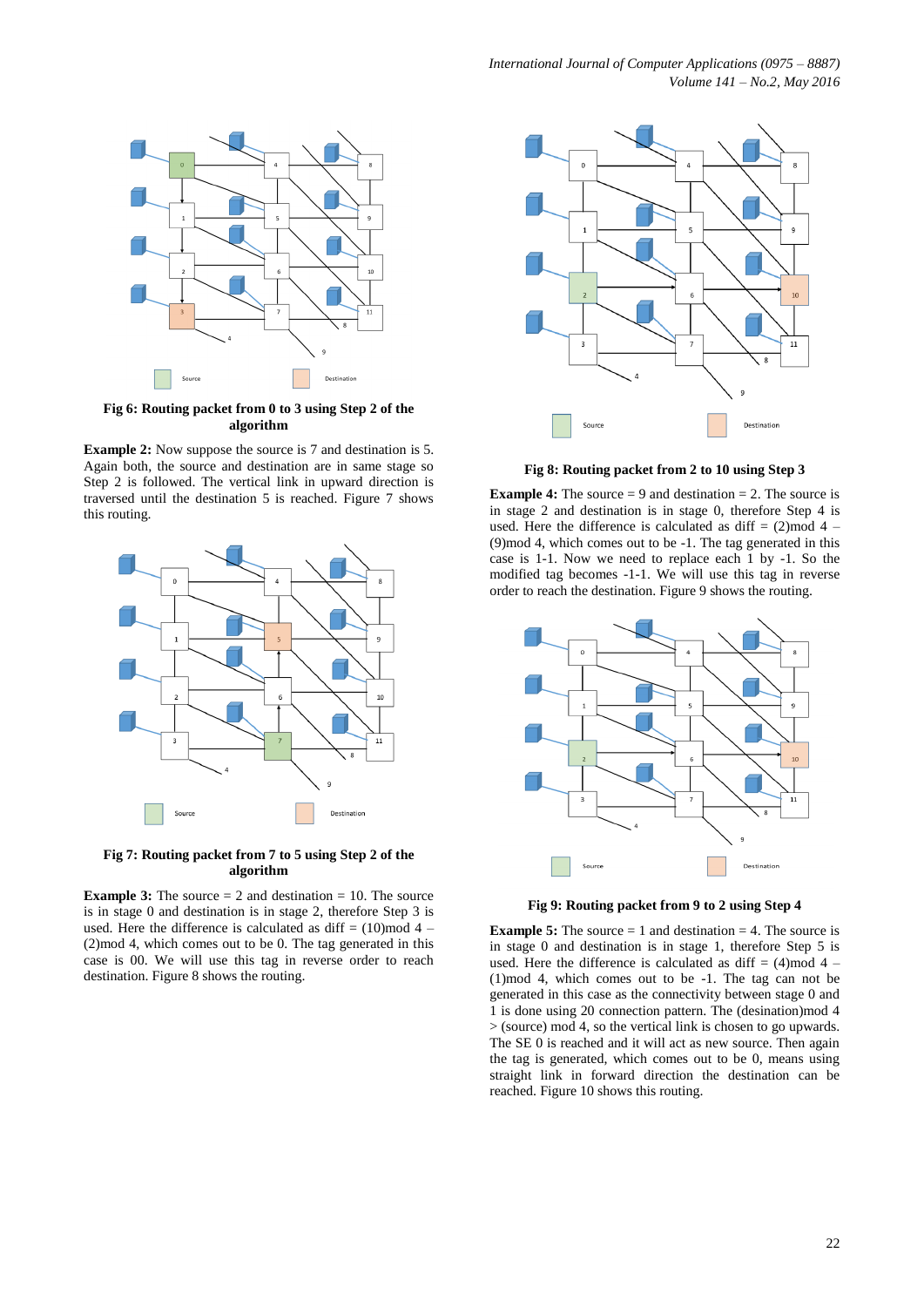

**Fig 10: Routing packet from 1 to 4 using Step 5**

**Example 6:** The source  $= 5$  and destination  $= 3$ . The source is in stage 1 and destination is in stage 0, therefore Step 6 is used. Here the difference is calculated as diff  $= (5)$  mod 4 – (3)mod 4, which comes out to be -2. The tag can not be generated in this case as the connectivity between stage 0 and 1 is done using 20 connection pattern. The (desination)mod 4 < (source) mod 4, so the vertical link is chosen to go downwards. The SE 6 is reached and it will act as new source. Then again the tag is generated, which comes out to be -1. Still due to connection pattern between stage 0 and 1 it is not possible to route the packet. So again the vertical link in doward direction is used , to reach SE 7. Now from SE 7 the difference becomes 0, means using straight link in backward direction the destination can be reached. Figure 11 shows this routing.



**Fig 11: Routing packet from 5 to 3 using Step 6**

## **3. RESULTS AND CONCLUSION**

In this section we present the experimental setup, results and discussion. The simulation of this algorithm is written in C++. The simulation is written for fault-free environment. It is also assumed that each SE has sufficient buffer space to hold the packets to be routed. The simulation has been tested on Dell Vostro Quad Core processor with 64 bit Ubuntu OS. The input output pairs are generated randomly during this testing.

It was observed that in hop count has not exceeded 4, which is an achievement of this work. The algorithm can easily be generalized for any size of NoCGIN.

## **4. FUTURE SCOPE**

In this paper, a new variant of GIN is proposed, whose name is NoCGIN. As the name suggests, this variant is very useful as NoC interconnect. The prominent observations are:

- The network allows forward as well as backword routing, which was not available in original network,
- 2. Each SE can be connected with one core, makes it suitable for NoCs with high number of cores,
- 3. The routing algorithm is very simple and can be easily genralized.

As it is mentioned in Section 3, the simulation is tested in fault-free environment. The same algorithm can be extended to work in faulty environment. The hop count which was observed not beyond 4 will certainly change in that scenario. Further we would also wish to try the use of other GIN variants in NoC, to explore their usability.

## **5. REFERENCES**

- [1] Hwang, K., and Briggs, F.A., 1984, Computer Architecture and Parallel Processing, McGraw– Hill, New York.
- [2] Dally, W., and Towles, B., 2004, Principles and Practices of Interconnection Networks, Morgan Kaufmann, San Francisco, CA.
- [3] Duato, J., Yalamanchili, S., and Ni, L.M., 2003, Interconnection Networks: An Engineering Approach, Morgan Kaufmann, and San Francisco, CA.
- [4] Feng, T. Y., 1981, "A Survey of Interconnection Networks", IEEE Transactions on Computers.
- [5] Adams III, G. B., Agrawal, D. P., and Siegel, H. J., 1987, "A Survey and Comparison of Fault–Tolerant Multistage Interconnection Networks", IEEE Transactions on Computers.
- [6] Special Issue on Interconnection Networks, 1987, IEEE Computer 20 (6).
- [7] Siegel, H.J., 1990, Interconnection Network for Large Scale Parallel Processing: Theory and Case Studies, McGraw Hill.
- [8] Nitin, 2002, On a fault–tolerant hybrid ZETA MIN, Master's Thesis, Computer Science and Engineering Department, Thapar Institute of Engineering and Technology, Patiala, Punjab.
- [9] Nitin, 2006, "Component Level Reliability Analysis of Fault–tolerant Hybrid MINs", WSEAS Transactions on Computers.
- [10] Kruskal, C. P., and Snir, M., 1983, "The Performance of Multistage Interconnection Networks for Multiprocessors", IEEE Transactions on Computers, Vol. C-32, Issue 12.
- [11] Raghavendra, C. S., and Varma, A., 1986, "Fault Tolerant Multiprocessors with Redundant-Path Interconnection Networks", IEEE Transactions on Computers, Vol. C-35, Issue 4.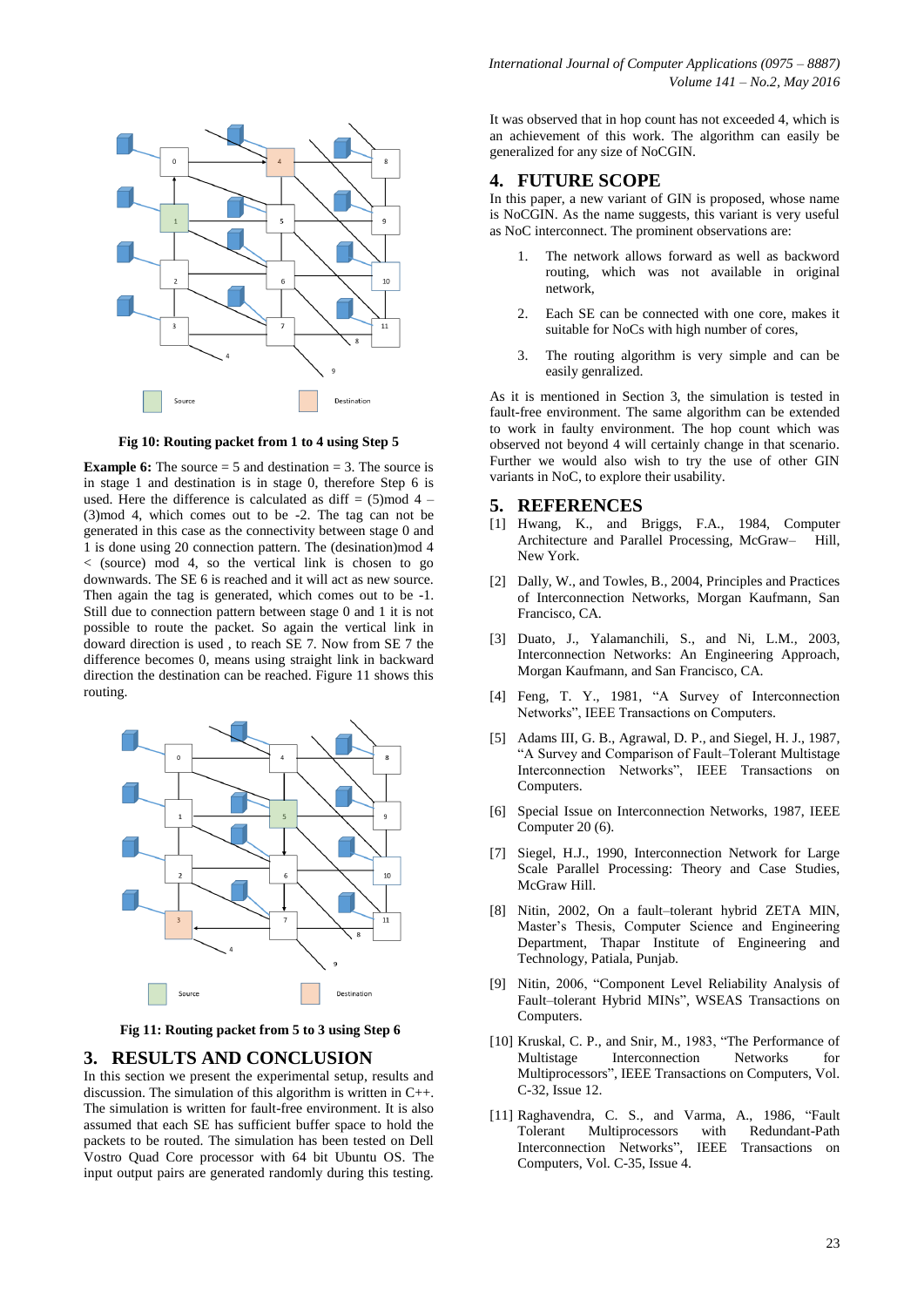- [12] Varma, A., and Raghavendra, C. S., 1989, "Fault-Tolerant routing in Multistage Interconnection Networks", IEEE Transactions on Computers, Vol. 38, Issue 3.
- [13] Fan, C. C., and Bruck, J., 2000, "Tolerating multiple faults in Multistage Interconnection Networks with minimal extra stages", IEEE Transactions on Computers, Vol. 49, Issue 9.
- [14] Parker, D. S., and Raghavendra, C. S., 1982, "The Gamma Network: A Multiprocessor Interconnection Network With Redundant Paths", IEEE Transactions on Computers.
- [15] Parker, D. S., and Raghavendra, C. S., 1984, "The Gamma Network", IEEE Transactions on Computers, Vol. c–33, No. 4.
- [16] Kothari, S. C., Prabhu G. M., and Roberts, R., 1988, "The Kappa Network with Fault–Tolerant Destination Tag Algorithm", IEEE Transactions On Computers, Vol.37 No 5.
- [17] Lee, K.Y., and Hegazy, W., 1988, "The Extra Stage Gamma Network", IEEE Transactions on Computer, Vol. 37, No. 11.
- [18] Lee, K. Y., and Yoon, H., 1990, "The B–Network: A Multistage Interconnection Network With Backward Links", IEEE Transactions on Computer, Vol. 39, No. 7.
- [19] Venkatesan, R., and Mouftah, H. T., 1992, "Balanced Gamma Network–A New Candidate For Broadband Packet Switch Architectures", IEEE Transactions on Computer.
- [20] Chen, C. W., Lu, N. P., Chen, T. F., and Chung, C. P., 2000, "Fault Tolerant Gamma Interconnection Networks By Chaining", IEE Proceedings – Comput. Digit. Tech, Vol. 147, No. 2.
- [21] Chuang, P. J., 1998, "Creating a Highly Reliable Modified Gamma Interconnection Network Using a Balance Approach", IEE Proceedings – Comput. Digit. Tech, Vol. 145, No. 1.
- [22] Tzeng, N. F., Chuang, P. J., and Wu, C. H., 1993, "Creating Disjoint Paths In Gamma Interconnection Networks", IEEE Transactions on Computer, Vol. 42, No. 10.
- [23] Chuang, P. J., 1994, "CGIN: A Modified Gamma Interconnection Network with Multiple Disjoint Paths", IEEE Transactions on Computer.
- [24] Chen, C. W., Lu, N. P., and Chung, C. P., 2003, "3– Disjoint Gamma Interconnection Network", The Journal of Systems and Software.
- [25] Chen, Z., "A Class of Incomplete Gamma Interconnection Network", Available at: www.researchgate.com
- [26] Borkar, M.A., 2010, "A Survey of Fault Tolerance Techniques Used in GIN", in National Conference EEC, 2010
- [27] Borkar, M.A., and Nitin, 2011, "3D–CGIN: A 3 Disjoint Paths CGIN with Alternate Source", in Proceedings of ACC.
- [28] Barlik, P. K., 2011, "FIR Filter IC Design Using Redundant Binary Number Systems", M.Tech Thesis, NIT Rourkela, India.
- [29] Borkar, M.A., 2011, "3D–CGIN: A 3Disjoint Paths CGIN with Alternate Source", M.Tech Dissertation, UTU Dehradun, India.
- [30] Borkar, M.A., and Nitin, 2012, "Network Status Aware Routing in 3D–CGIN", in Proceedings of ICCCS.
- [31] Wu, Y., Liu, L., and Wang, Z., 1993, "Modified gamma network and its optical implementation", Journal of Applied Optics, Vol. 32, Issue 35.
- [32] Chaoyang, C. Q., "A minimal cost dynamic rerouting gamma network", Available At: [http://wr.cyut.edu.tw](http://wr.cyut.edu.tw/)
- [33] Rajkumar, S., and Goyal, N.K., 2014, "Design of 4– disjoint gamma interconnection layouts and reliability analysis of gamma interconnection networks", Journal of Supercomputing.
- [34] Chen, C. W., and Chung, C. P., 2001, "Fault Tolerant Gamma Interconnection Networks without backtracking", Journal of Systems and Software.
- [35] Borkar, M.A., Nitin, and Kumar, A., 2015, "A Survey on the Family of Gamma Interconnection Network", International Journal of Applied Engineering Research, Vol. 10, No. 24.
- [36] Bell, S., Edwards, B., Amann, J., Conlin, R., et al., 2008, "TILE64 processor: A 64-core SoC with Mesh interconnect", In Proceedings of the IEEE International Solid-State Circuits Conference (ISSCC'08).
- [37] Vangal, S., Howard, J., Ruhl, G., Dighe, S., Wilson, H., et al., 2007, "An 80-tile 1.28 tflops network-on-chip in 65nm cmos", In Digest of Technical Papers of the IEEE International Solid-State Circuits Conference (ISSCC'07).
- [38] Hoskote, Y., Vangal, S., Singh, A., Borkar, N., et al., 2007, "A 5-ghz mesh interconnect for a tera flops processor", IEEE Micro.
- [39] Radetzki, M., Feng, C. C., Zhao, X. Q., and Jantsch, A., 2013, "Methods for Fault Tolerance in Network-on-Chip", ACM Computing Surveys.
- [40] Tilera Announces the world's first 100-core processor with the new tile-gx family, Available At: <http://goo.gl/K9c85>
- [41] Nychis, G., Fallin, C., Moscibroda, T., Mutlu, O., and Seshan, S., 2012, "On-chip Networks from a Networking Perspective: Congestion and Scalability in Multi-Core Interconnects", In SIGCOMM.
- [42] University of Glasgow, "Scientists squeeze more than 1,000 cores on to computer chip.", Available At: <http://goo.gl/KdBbW>
- [43] Nitin, 2012, "On Asymptotic Analysis of Packet and Wormhole Switched Routing Algorithm for Applicationspecific Network-on-Chip", Journal of Electrical and Computer Engineering.
- [44] Nitin, and Chauhan, D.S., 2010, "Stochastic Communication for Application Specific Networks-on-Chip", Journal of Supercomputing, Springer, Volume 59, Number 2.